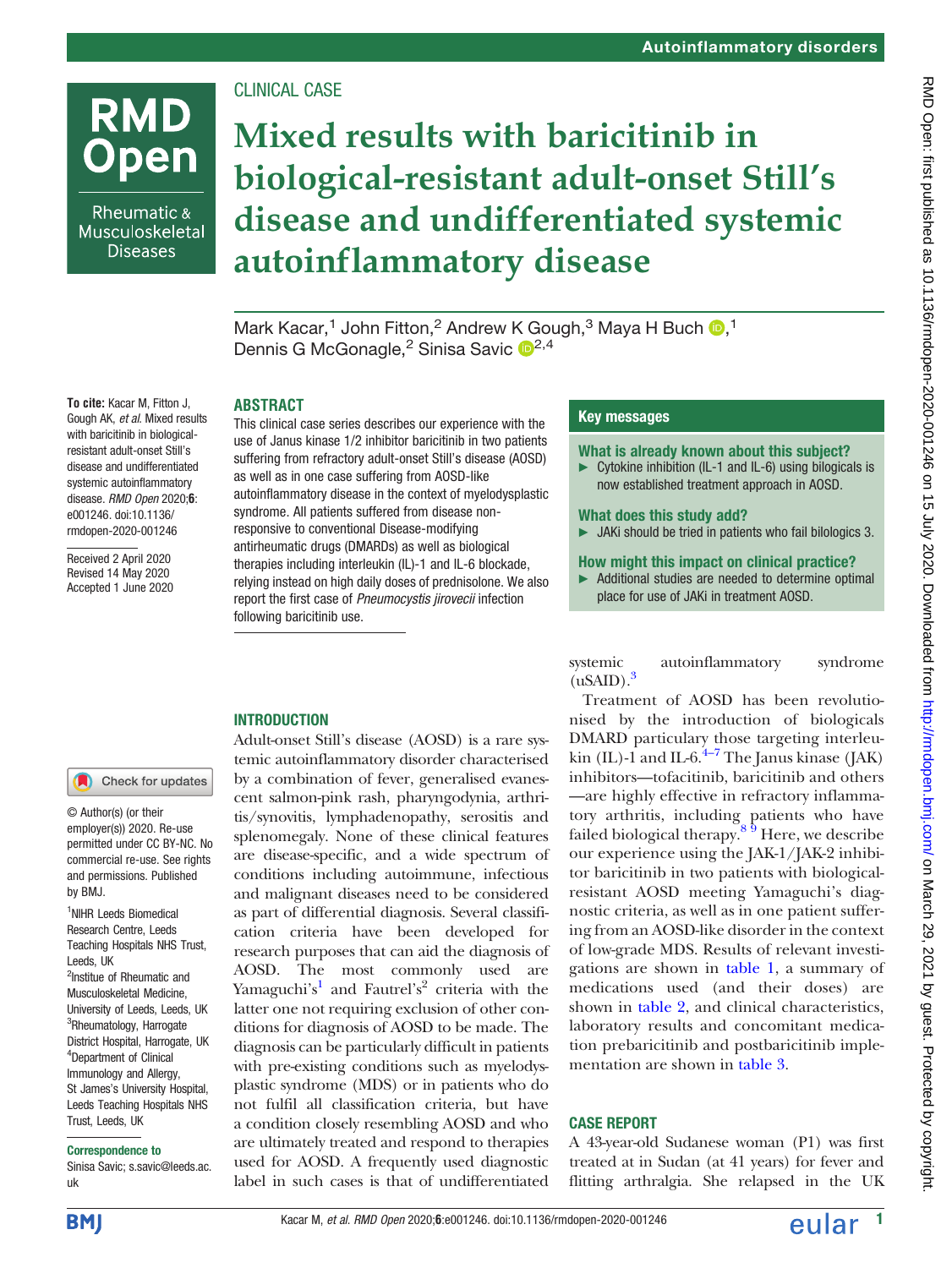Labo

Table 1 Demographics, clinical characteristics and results

|                                                                         |                         |                                                                                                                  | Patient 1 (P1)                   |                                                                             | Pateint 2 (P2)                   | Pateint 3 (P3)                                                                                |                          |
|-------------------------------------------------------------------------|-------------------------|------------------------------------------------------------------------------------------------------------------|----------------------------------|-----------------------------------------------------------------------------|----------------------------------|-----------------------------------------------------------------------------------------------|--------------------------|
| Gender                                                                  |                         | F                                                                                                                |                                  | M                                                                           |                                  | F                                                                                             |                          |
| Age at presentation (years)                                             |                         | 41                                                                                                               |                                  | 29                                                                          |                                  | 58                                                                                            |                          |
| Clinical characteristics at presentation                                |                         |                                                                                                                  |                                  |                                                                             |                                  |                                                                                               |                          |
| Fevers >39°Ct*                                                          |                         | $+$                                                                                                              |                                  | $+$                                                                         |                                  | $+$                                                                                           |                          |
| Joint involvement†                                                      |                         | $+$                                                                                                              |                                  | $+$                                                                         |                                  | $+$                                                                                           |                          |
| Rash‡                                                                   |                         | $+$                                                                                                              |                                  | $+$                                                                         |                                  |                                                                                               |                          |
| Sore throat                                                             |                         | $+$                                                                                                              |                                  |                                                                             |                                  | $+$                                                                                           |                          |
| Lymphadenopathy                                                         |                         | -                                                                                                                |                                  |                                                                             |                                  |                                                                                               |                          |
| Splenomegaly                                                            |                         | $+$                                                                                                              |                                  |                                                                             |                                  |                                                                                               |                          |
| <b>Serositis</b>                                                        |                         | $+$                                                                                                              |                                  |                                                                             |                                  |                                                                                               |                          |
| Laboratory results                                                      |                         |                                                                                                                  |                                  |                                                                             |                                  |                                                                                               |                          |
| ANA/RF                                                                  |                         |                                                                                                                  |                                  |                                                                             |                                  |                                                                                               |                          |
| WBC >10.000/mL                                                          |                         | $+$                                                                                                              |                                  | $+^{\wedge}$                                                                |                                  | - '                                                                                           |                          |
| Elevated LFTs (>1.5X ULN)                                               |                         | $+$ (ALT, AP, LDH)                                                                                               |                                  | $+$ (ALT)                                                                   |                                  | $+$ (AP)                                                                                      |                          |
| Maximum CRP                                                             | $(<10$ mg/L)            | 231mg/L                                                                                                          | (on $35 \text{ mg}$<br>Pred/day) | 94 mg/L                                                                     | (on $40 \text{ mg}$<br>Pred/day) | 239 mg/L                                                                                      | (on $20$ mg<br>Pred/day) |
| Maximum ESR                                                             | $(1-15 \text{ m/hour})$ |                                                                                                                  | 125 mm/hour                      |                                                                             | 16 mm/hour                       | <b>NA</b>                                                                                     |                          |
| Maximum ferritin (10-332 ng/mL)                                         |                         |                                                                                                                  | 38 940 ng/mL                     | 679 ng/mL<br>2695 ng/mL"                                                    |                                  |                                                                                               |                          |
| Other investigations                                                    |                         | PET CT-borderline<br>splenomegaly, traces of<br>pericardial effusion, reactive<br>mediastinal<br>lymphadenopathy |                                  | PET CT-no inflammatory<br>arthritis, vasculitis,<br>infection or malignancy |                                  | PET CT-no infection,<br>malignancy or vasculitis; USS<br>abdomen-no abnormalities<br>detected |                          |
| *Lasting 1 week or longer.<br>$\uparrow$ Arthritic/cunovitic/arthrolain |                         |                                                                                                                  |                                  |                                                                             |                                  |                                                                                               |                          |

†Arthritis/synovitis/arthralgia.

‡Evanescent, salmon-pink maculopapular rash.

'P3 has been pancytopenic since presentation due to underlying myelodysplasia; however, flares were associated with tripling of neutrophil counts. ''The elevation of ferritin does not correspond to disease flares but likely reflects increased transfusion dependence. ^WBC over 13.000 but 77% PBMC.

ALT, alanine aminotransferase; ANA, antinuclear antibody assay; AP, alkaline phosphatase; CRP, C reactive protein; ESR, erythrocyte sedimentation rate; F, female; LDH, lactate dehydrogenase; LFT, liver function test; NA, not available; M, male; PET, positron emission tomography; Pred, prednisolone; RF, rheumatoid factor; ULN, upper limit of normal; USS, ultrasound scan; WBC, white blood cell count.

| Table 2 Treatments used before baricitinib implementation and their efficacy |                |                  |           |                                   |                |                               |
|------------------------------------------------------------------------------|----------------|------------------|-----------|-----------------------------------|----------------|-------------------------------|
|                                                                              | P <sub>1</sub> |                  |           | P <sub>2</sub>                    | P <sub>3</sub> |                               |
| Prednisolone                                                                 | <b>PR</b>      | 30-40 mg OD      | <b>PR</b> | 40 mg OD                          | <b>PR</b>      | 20 mg OD                      |
| Methotrexate                                                                 | $NR^*$         | 7.5 mg 1 weekly  | <b>NR</b> | 25 mg 1 weekly                    |                |                               |
| Ciclosporin                                                                  | <b>PR</b>      | 100 mg BD        | <b>NR</b> | 150 mg BD                         |                |                               |
| Anakinra                                                                     | <b>PR</b>      | 300 mg BD        | <b>NR</b> | 100 mg BD                         | <b>NR</b>      | 100 mg OD                     |
| Tocilizumab                                                                  | <b>NR</b>      | 8 mg/kg 2 weekly | <b>NR</b> | 8 mg/kg 2 weekly                  | CR-vasculitis  | 162 mg 2 weekly               |
| Sarilumab                                                                    |                |                  |           |                                   | CR-vasculitis  | 150 mg 2 weekly               |
| Other medications                                                            |                |                  |           | Rituximab-NR<br>$Infliximab - PR$ |                | Rituximab for vasculitis – CR |

\*In addition to lack of response, P1 experienced a severe generalised toxic drug eruption with MTX.

CR—complete response defined as resolution of all symptoms/absence of flares with normalisation of laboratory parameters.

PR—partial response defined as >50% reduction in frequency/severity of symptoms.

NR—no response.

OD—one time per day.

BD—two times per day.

despite maintenance therapy with prednisolone and hydroxychloroquine, presenting with fever, arthritis/synovitis and evanescent rash in the context of neutrophilia and elevated

inflammatory markers. She remained steroid-dependent (multiple unsuccessful tapers below 15 mg prednisolone daily) despite combination therapy with anakinra and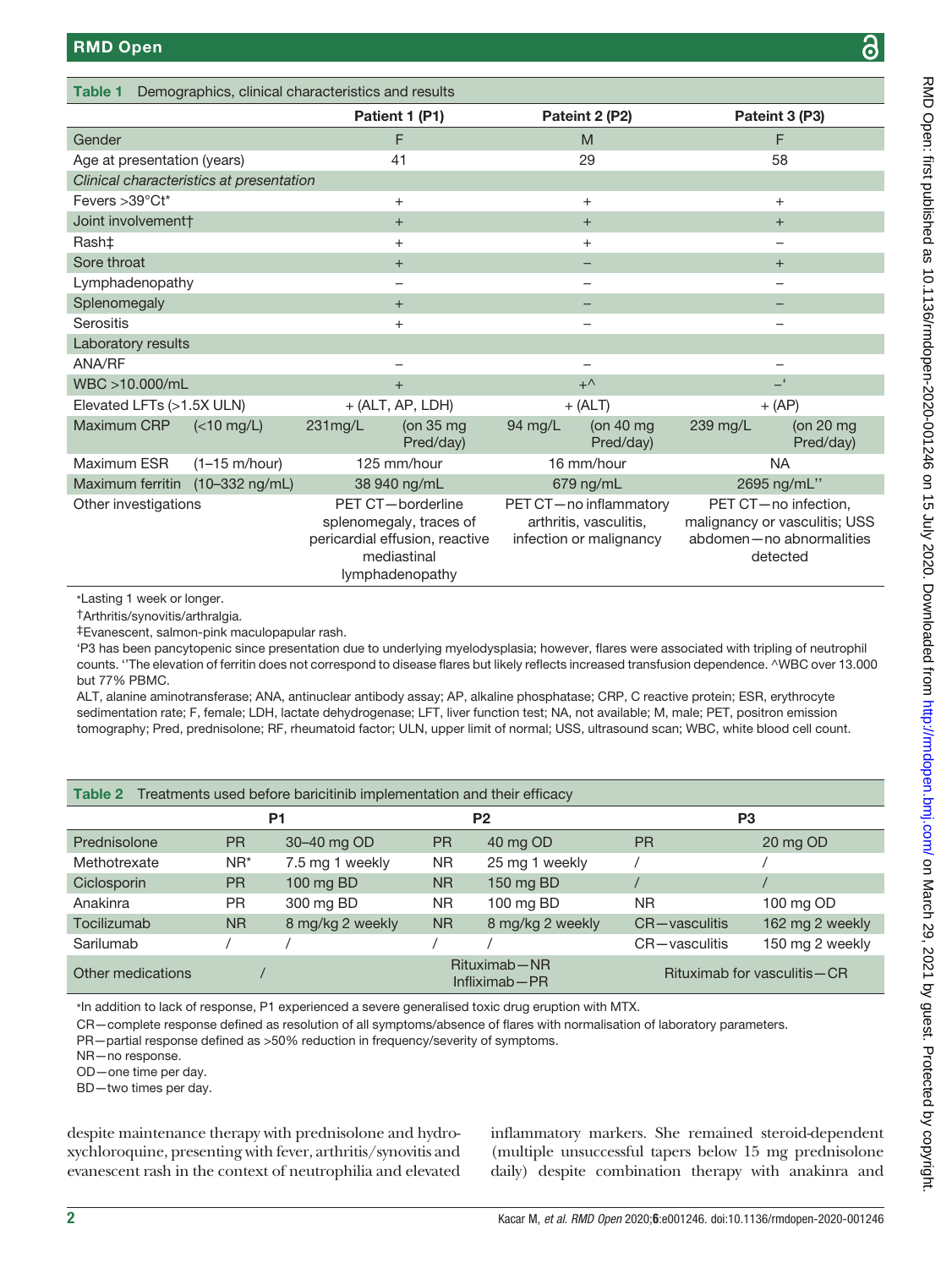| Table 3 Clinical characteristics, lab results and concomitant medication prebaricitinib and postbaricitinib implementation |                                      |                                          |                                                    |                                            |  |  |
|----------------------------------------------------------------------------------------------------------------------------|--------------------------------------|------------------------------------------|----------------------------------------------------|--------------------------------------------|--|--|
|                                                                                                                            |                                      | <b>P1</b>                                | <b>P2</b>                                          | P <sub>3</sub>                             |  |  |
| Prebaricitinib <sup>X</sup><br>clinical characteristics                                                                    |                                      | Inflammatory<br>erosive<br>polyarthritis | Polyarthralgia with synovitis, generalised rash    | <b>Persistent fever</b><br>$>39^{\circ}$ C |  |  |
| Prebaricitinib <sup>X</sup> results                                                                                        |                                      |                                          |                                                    |                                            |  |  |
| <b>CRP</b>                                                                                                                 | $(<10$ mg/L)                         | 231 mg/L                                 | 94 mg/L                                            | 48 mg/L                                    |  |  |
| <b>ESR</b>                                                                                                                 | $(1-15 \text{ m/hour})$              | 125 mm/hour                              | 16 mm/hour                                         | <b>NA</b>                                  |  |  |
|                                                                                                                            | Ferritin (10-332 ng/mL)              | 38 940 ng/mL                             | 679 ng/mL                                          | 1812 ng/mL"                                |  |  |
|                                                                                                                            | Prebaricitinib <sup>X</sup> therapy  |                                          |                                                    |                                            |  |  |
| Prednisolone                                                                                                               |                                      | 10 mg OD                                 | 40 mg OD                                           | 15 mg OD                                   |  |  |
| Methotrexate                                                                                                               |                                      |                                          | 25 mg 1 weekly                                     |                                            |  |  |
| Ciclosporin                                                                                                                |                                      | 100 mg OD                                | 150 mg BD                                          |                                            |  |  |
| Anakinra                                                                                                                   |                                      | 300 mg OD                                | 100 mg BD                                          | $\sqrt{2}$                                 |  |  |
| Tocilizumab                                                                                                                |                                      | 8 mg/kg 2 weekly                         | 8 mg/kg 2 weekly                                   |                                            |  |  |
| Sarilumab                                                                                                                  |                                      |                                          | $\prime$                                           |                                            |  |  |
| Baricitinib treatment regimen                                                                                              |                                      | 4 mg OD                                  | 4 mg OD                                            | 4 mg OD                                    |  |  |
| Postbaricitinib <sup>Y</sup><br>clinical characteristics                                                                   |                                      | Asymptomatic                             | Polyarthralgia with synovitis,<br>generalised rash | Asymptomatic                               |  |  |
|                                                                                                                            | Postbaricitinib <sup>Y</sup> results |                                          |                                                    |                                            |  |  |
| <b>CRP</b>                                                                                                                 | $(<10$ mg/L)                         | $<$ 5 mg/L                               | 56 mg/L                                            | $2$ mg/L                                   |  |  |
| <b>ESR</b>                                                                                                                 | $(1-15 \text{ m/hour})$              | 17 mm/hour                               | 9 mm/hour                                          | <b>NA</b>                                  |  |  |
|                                                                                                                            | Ferritin (10-332 ng/mL)              | 18 ng/mL                                 | 304 ng/mL                                          | 1708 ng/mL"                                |  |  |
| Postbaricitinib <sup>Y</sup> therapy                                                                                       |                                      |                                          |                                                    |                                            |  |  |
| Prednisolone                                                                                                               |                                      |                                          | 30 mg OD                                           | 15 mg OD                                   |  |  |
| Methotrexate                                                                                                               |                                      |                                          | 20 mg 1 weekly                                     |                                            |  |  |
| <b>Other DMARD</b>                                                                                                         |                                      |                                          | $\overline{1}$                                     |                                            |  |  |

 $^\times$  At time of baricitinib implementation.  $^\times$ At first follow-up (8±2 weeks) after implementation of a stable dose of baricitinib. ''The elevation of ferritin does not correspond to disease flares but likely reflects increased transfusion dependence.

BD, two times per day; CRP, C reactive protein; DMARD, disease modifying antirheumatic drugs; ESR, erythrocyte sedimentation rate; NA, not available; OD, one time per day.

ciclosporin or methotrexate. Anakinra was briefly replaced with two-weekly intravenous tocilizumab infusions but was restarted due to primary non-response. The disease evolved into a predominantly oligoarthritic phenotype with significant synovial hypertrophy of both 2nd metacarpophalangeal (MCP) joints, multiple proximal interphalangeal joint (PIP) joints and both knee supra-patellar pouches. In addition, there was evidence of bilateral tibialis posterior and extensor carpi ulnaris tenosynovitis with evidence of multiple early bone erosions on ultrasound. Baricitinib was started at this point and the patient has remained in clinical and biochemical remission while on baricitinib monotherapy over the ensuing 15 months.

A 32-year-old Caucasian male (P2) presented at 29 years with a flitting inflammatory polyarthritis (affecting hands, wrists, elbows, shoulders and knees) associated with a nonpruritic, evanescent rash, fevers, rigours and sweating. The condition was responsive to high-dose prednisolone. A diagnosis of AOSD was made and steroid-sparing immunomodulatory therapy was initiated with ciclosporin, with methotrexate added subsequently. Anakinra was added as prednisolone requirement remained at least 15 mg/day, with marked initial improvement but subsequent relapses

despite doubling and then tripling the dose. Two-weekly intravenous tocilizumab was commenced in combination with methotrexate, resulting in complete biochemical and partial clinical response. After 6 months, he developed a persistent urticaria-like rash, which improved only transiently with the anti-IgE therapeutic, omalizumab. The patient developed severe synovitis and baricitinib was added without improvement. After 9 months, both drugs were discontinued. Since then, the patient has received one cycle of rituximab (to no effect) and more recently infliximab with modest improvement in symptoms.

A 63-year-old Caucasian woman (P3) was diagnosed with AOSD-like condition (uSAID) after presenting at 58 years with pharyngitis, fever and arthralgias. The patient had pre-existing myelodysplasia diagnosed 2 years previously. Haematologist input deemed that her symptoms were not due to MDS, which was low grade and according to the MDS International Prognostic Scoring System had low scores and therefore minimal possibility of malignant transformation. Her MDS has remained clinically unchanged to this date. The initial flare was treated with high-dose corticosteroids. DMARDs were omitted due to the patient's MDS. She was established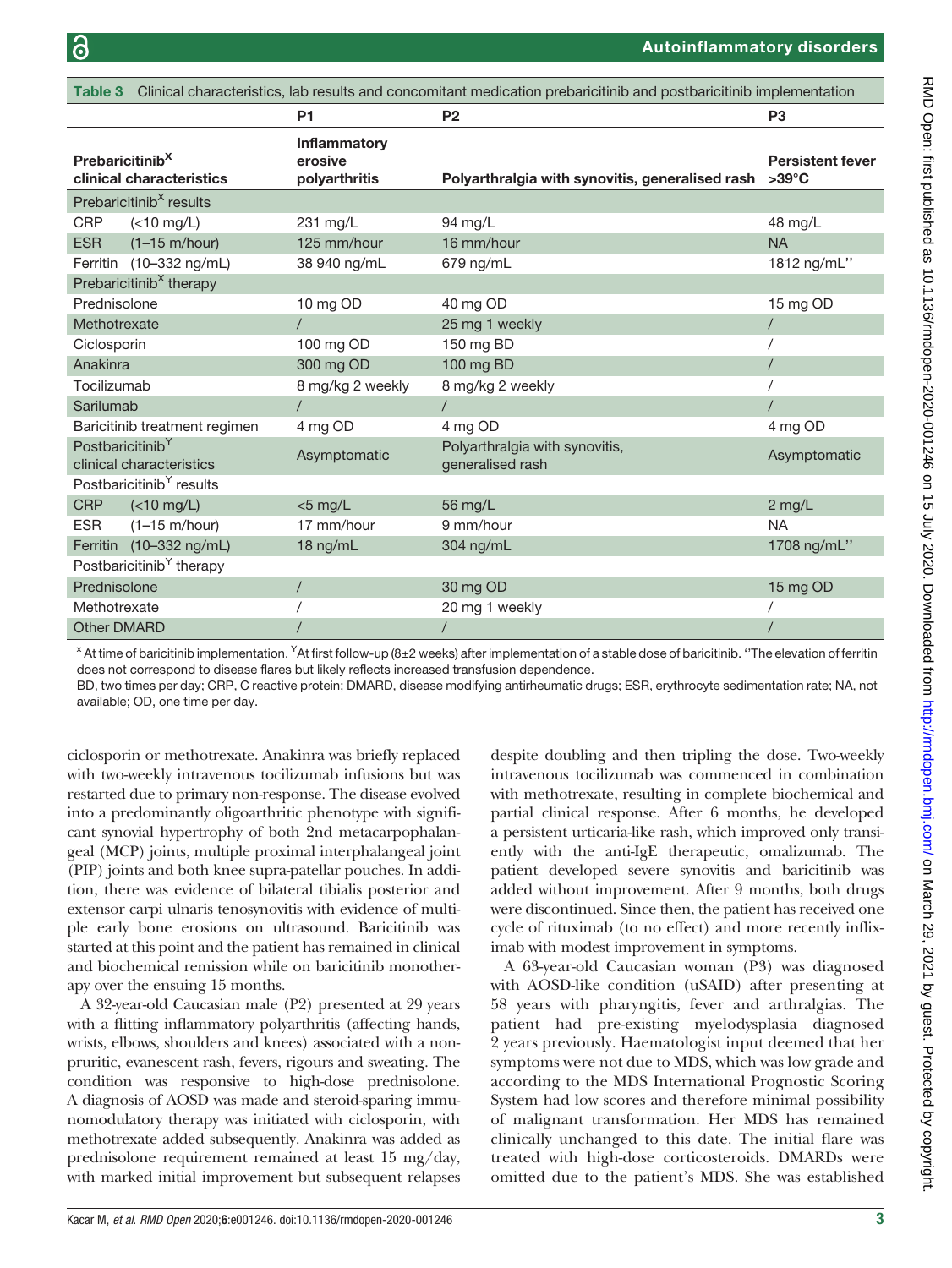### RMD Open

on two-weekly intravenous tocilizumab monotherapy, successfully resulting in complete symptomatic control for 4 years. Subsequently, the patient developed chilblain vasculitis, deemed to have been caused by IL-6 blockade itself (and replicated after receiving subcutaneous sarilumab). The vasculitis, although seronegative, responded to rituximab, but AOSD symptoms remained problematic. A trial of anakinra failed due to intolerance; therefore, baricitinib was gradually introduced with careful monitoring. The patient has remained in biochemical and clinical remission for 9 months. At 7 months, she developed Pneumocystis jirovecii pneumonia, which responded to trimethoprim-sulfamethoxazole and she remains on it prophylactically.

#### **DISCUSSION**

AOSD remains a diagnostic and therapeutic challenge due to its myriad clinical manifestations and the confounding effects of comorbidities, partially effective therapies and continually evolving phenotypes. Our experience with baricitinib in biological-resistant AOSD is highly variable, perhaps reflecting the varied clinical presentation of this disease. One patient had pre-existing MDS and subsequently developed a clinical syndrome, which clinically resembled AOSD. Considering that there was significant time interval (2 years) between diagnosis of MDS and eventual emergence of AOSD-like condition, it could be argued that this was simply coincidence, particularly since it is often considered that AOSD tends to precede an eventual diagnosis of malignancy.<sup>10</sup> However, a number of studies have already reported that autoimmune/autoinflammatory conditions are more common in MDS than in the general population, although with no clear classification of these inflammatory disorders. The range of autoimmune/autoinflammatory disorders in patients with MDS is highly variable with a prevalence rate ranging from 7% to 30% according to the different studies.<sup>11 12</sup> Therefore, it is also reasonable to assume that AOSD-like condition in P3 is possibly a complication of underlying MDS. Considering that a JAK1/2 inhibitor (ruxolitinib) is already used in haematology to treat myelofibrosis, P3 response to baricitinib might not be surprising. However, ruxolitinib is typically approved for the treatment of intermediate-risk and high-risk myelofibrosis and associated symptoms.<sup>13</sup> Interestingly, P3 also developed an opportunistic infection with pneumocystis while on baricitinib, a complication previously described only once in the context of myelofibrosis therapy with ruxolitinib.

The response to baricitinib in two other patients with AOSD was mixed. Nonetheless, JAKi remains a promising therapeutic option for patients otherwise dependent on high-dose corticosteroids. A recent report from China describes the successful use of tofacitinib in 14 patients with AOSD; however, not all patients had a complete response and some were still needing to take steroids on a long-term basis.<sup>14</sup> The success of JAKi in patients who

have failed IL-1-directed and IL-6-directed therapies might be explained by the ability of these medications to block other likely relevant cytokines such as IL-12/IL-23 and interferon-γ. However, the optimal therapeutic dose of JAKi used for AOSD might be different from what is used for licenced indication. This point was illustrated by a recent report of baricitinb use in the treatment of interferonopathies by Sanchez et al where larger, treat-to-effect, dosages were used, raising the possibility of underdosing in our cases.<sup>15</sup>

Contributors Data collection—MK, JF. Preparing the manuscript—MK, SS. Contribution of clinical cases—MHB, AKG, DGM and SS. Manuscript editing and final approval—MK, JF, AKG MHB, DGM.

Funding The authors have not declared a specific grant for this research from any funding agency in the public, commercial or not-for-profit sectors.

Competing interests Yes, there are competing interests for one or more authors and I have provided a Competing Interests statement in my manuscript.

Patient consent for publication Consent obtained directly from patient(s).

Provenance and peer review Not commissioned; externally peer reviewed.

Data sharing statement For further queries related to the cases presented here please contact the corresponding author.

Open access This is an open access article distributed in accordance with the Creative Commons Attribution 4.0 Unported (CC BY 4.0) license, which permits others to copy, redistribute, remix, transform and build upon this work for any purpose, provided the original work is properly cited, a link to the licence is given, and indication of whether changes were made. See: https://creativecommons.org/ licenses/by/4.0/.

#### ORCID iDs

Maya H Buch http://orcid.org/0000-0002-8962-5642 Sinisa Savic http://orcid.org/0000-0001-7910-0554

#### **REFERENCES**

- Yamaguchi M, Ohta A, Tsunematsu T, et al. Preliminary criteria for classification of adult Still's disease. J Rheumatol 1992;19:424–30.
- 2 Fautrel B, Zing E, JL G, et al. Proposal for a new set of classification criteria for adult-onset Still disease. Medicine (Baltimore) 2002;81:194–200.
- 3 Harrison SR, McGonagle D, Nizam S, et al. Anakinra as a diagnostic challenge and treatment option for systemic autoinflammatory disorders of undefined etiology. JCI Insight 2016;1:1–15.
- 4 Alten R, Gomez-Reino J, Durez P, et al. Efficacy and safety of the human anti-IL-1beta monoclonal antibody canakinumab in rheumatoid arthritis: results of a 12-week, phase II, dose-finding study. **BMC** Musculoskelet Disord 2011;12.
- 5 Fleischmann RM, Schechtman J, Bennett R, et al. Anakinra, a recombinant human interleukin-1 receptor antagonist (r-metHuIL-1ra), in patients with rheumatoid arthritis: a large, international, multicenter, placebo-controlled trial. Arthritis Rheum 2003;48:927–34.
- 6 Smolen JS, Beaulieu A, Rubbert-Roth A, et al. Effect of interleukin-6 receptor inhibition with tocilizumab in patients with rheumatoid arthritis (OPTION study): a double-blind, placebo-controlled, randomised trial. Lancet 2008;371:987–97.
- 7 Huizinga TWJ, Fleischmann RM, Jasson M, et al. Sarilumab, a fully human monoclonal antibody against IL-6R αin patients with rheumatoid arthritis and an inadequate response to methotrexate: efficacy and safety results from the randomised SARIL-RA-MOBILITY part a trial. Ann Rheum Dis 2014;73:1626–34.
- 8 Genovese MC, Kremer J, Zamani O, et al. Baricitinib in patients with refractory rheumatoid arthritis. N Engl J Med 2016;374:1243-52.
- 9 Taylor PC, Keystone EC, van der Heijde D, et al. Baricitinib versus placebo or adalimumab in rheumatoid arthritis. N Engl J Med 2017;376:652–62.
- 10 Hofheinz K, Schett G, Manger B. Adult onset Still's disease associated with malignancy-cause or coincidence? Semin Arthritis Rheum 2016;45:621–6.
- 11 Wolach O, Stone R. Autoimmunity and inflammation in myelodysplastic syndromes. Acta Haematol 2016;136:108–17.